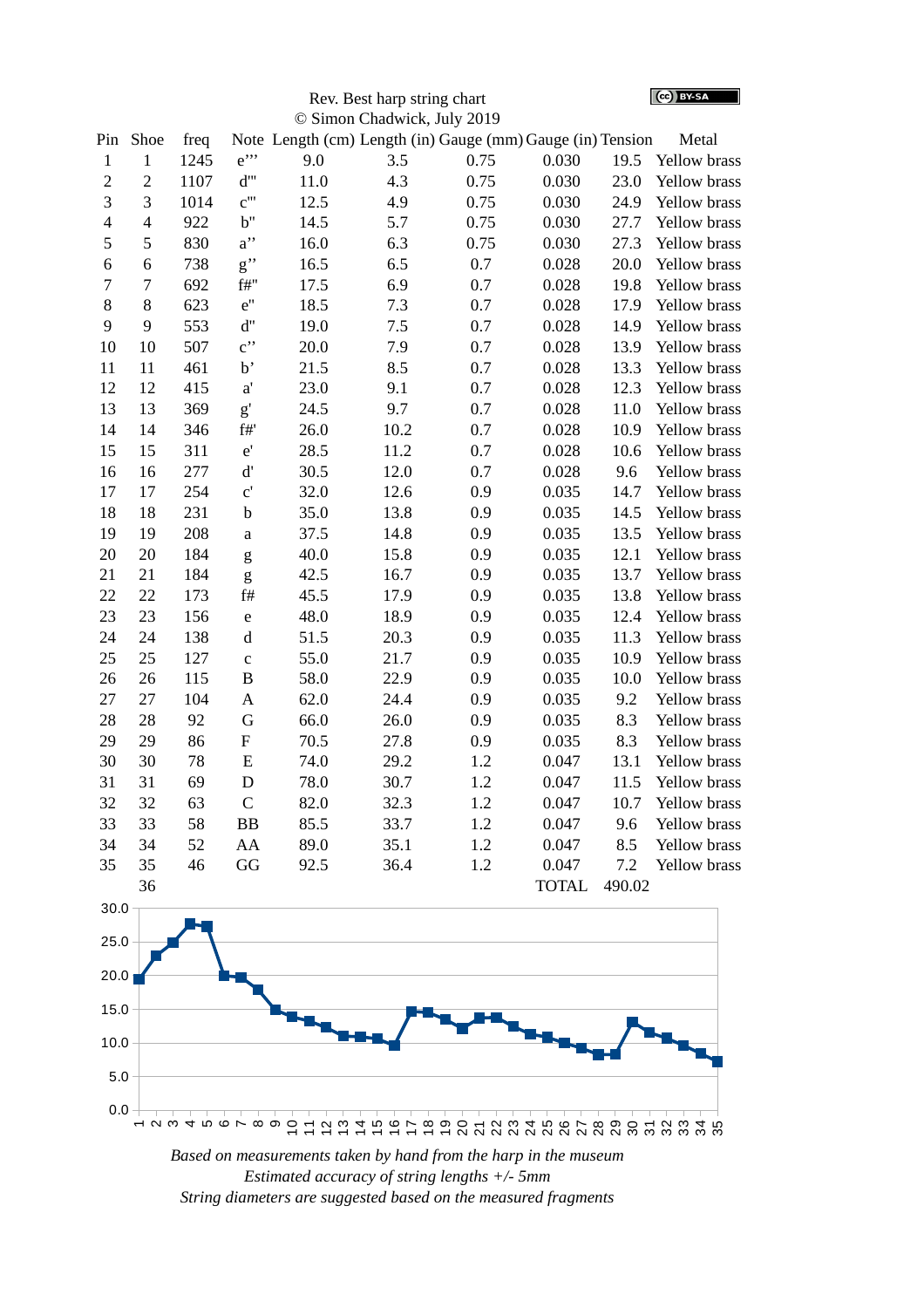|                |                                    |                | Rev. Best harp. Tuning pin string windinngs all clockwise (strings fall off backs) |      |                       |                            |    |   |                 |                 |      |           |                         |                        |
|----------------|------------------------------------|----------------|------------------------------------------------------------------------------------|------|-----------------------|----------------------------|----|---|-----------------|-----------------|------|-----------|-------------------------|------------------------|
| pin no.        | vernier mm no. of winding:mean     |                |                                                                                    | $\%$ | micrometer or vernier | 2 <sup>nd</sup> measureme% |    |   |                 | rms mean<br>$+$ |      | rms error | plus error              | minus error            |
| 1              | 0.7                                | 1              | $0.7$ mm $+$ 0.2                                                                   | 29%  | $\mathsf{v}$          |                            |    |   |                 | $0.70 + -$      | 0.20 | 29%       | 0.9                     | 0.5                    |
| 2              |                                    |                | $0.78$ mm $+$ - 0.02                                                               | 3%   | m                     |                            |    |   |                 | $0.78 + -$      | 0.02 | 3%        | 0.8                     | 0.76                   |
| 3              | wire present but unable to measure |                |                                                                                    |      |                       |                            |    |   |                 | $0.00 + -$      | 0.00 | 0%        | $\Omega$                | $\Omega$               |
| 4              |                                    |                | $0.75$ mm $+$ - 0.02                                                               | 3%   | m                     |                            |    |   |                 | $0.75 + -$      | 0.02 | 3%        | 0.77                    | 0.73                   |
| 5              |                                    |                | $0.78$ mm $+$ 0.02                                                                 | 3%   | m                     |                            |    |   |                 | $0.78 + -$      | 0.02 | 3%        | 0.8                     | 0.76                   |
| 6              |                                    |                | wire present but unable to measure. But string in soundboard hole 6 measured.      |      |                       |                            |    |   | from soundboard | $0.70 + -$      | 0.01 | 2%        |                         | 0.70979919 0.681495172 |
| $\overline{7}$ | 0.7                                | $\mathbf{1}$   | $0.7$ mm $+$ 0.2                                                                   | 29%  | $\mathbf{v}$          |                            |    |   |                 | $0.70 + -$      | 0.20 | 29%       | 0.9                     | 0.5                    |
| 8              | 5                                  | $\overline{7}$ | 0.71 mm +- 0.075592895 11%                                                         |      | $\mathbf{v}$          |                            |    |   |                 | $0.71 + -$      | 0.08 | 11%       | 0.789878609             | 0.63869282             |
| 9              |                                    |                | $0.72$ mm +- $0.02$                                                                | 3%   | m                     | $0.71$ mm $+$ 0.02         | 3% | m |                 | $0.72 + -$      | 0.01 | 2%        |                         | 0.7292131 0.700926754  |
| 10             | 0.7                                | $\mathbf{1}$   | $0.7$ mm $+$ 0.2                                                                   | 29%  | $\mathsf{v}$          | $0.72$ mm $+$ 0.02         | 3% | m |                 | $0.72 + -$      | 0.02 | 3%        | 0.739713693 0.699911761 |                        |
| 11             | 0.8                                | $\mathbf{1}$   | $0.8$ mm $+$ 0.2                                                                   | 25%  | $\mathsf{v}$          |                            |    |   |                 | $0.80 + -$      | 0.20 | 25%       | $\mathbf{1}$            | 0.6                    |
| 12             | wire present but unable to measure |                |                                                                                    |      |                       |                            |    |   |                 | $0.00 + -$      | 0.00 | 0%        | n                       | $\Omega$               |
| 13             | wire missing                       |                |                                                                                    |      |                       |                            |    |   |                 | $0.00 + -$      | 0.00 | 0%        | 0                       | $\Omega$               |
| 14             | 0.8                                | $\mathbf{1}$   | $0.8$ mm $+$ 0.2                                                                   | 25%  | $\mathbf v$           |                            |    |   |                 | $0.80 + -$      | 0.20 | 25%       | $\mathbf{1}$            | 0.6                    |
| 15             | 0.7                                | $\mathbf{1}$   | $0.7$ mm $+$ 0.2                                                                   | 29%  | $\mathbf v$           | $0.61$ mm $+$ 0.02         | 3% | m |                 | $0.61 + -$      | 0.02 | 3%        | 0.631077465 0.591262057 |                        |
| 16             | 2.8                                | $\overline{4}$ | $0.7$ mm $+$ 0.1                                                                   | 14%  | $\mathbf{v}$          |                            |    |   |                 | $0.70 + -$      | 0.10 | 14%       | 0.8                     | 0.6                    |
| 17             | 4.4                                | 5              | $0.88$ mm $+$ 0.1                                                                  | 10%  | $\mathbf{v}$          |                            |    |   |                 | $0.88 + -$      | 0.09 | 10%       | 0.969442719 0.790557281 |                        |
| 18 coil        | 4.5                                | 5              | $0.9$ mm $+$ 0.1                                                                   | 10%  | $\mathbf{v}$          | $0.95$ mm $+0.02$          | 2% | m |                 | $0.95 + -$      | 0.02 | 2%        | 0.967374178 0.928331019 |                        |
| 18 loose       |                                    |                | $0.86$ mm $+$ - 0.02                                                               | 2%   | m                     |                            |    |   |                 | $0.86 + -$      | 0.02 | 2%        | 0.88                    | 0.84                   |
| 19             | 4.4                                | 5              | $0.88$ mm $+$ 0.1                                                                  | 10%  | $\mathsf{v}$          | $0.9$ mm $+$ 0.02          | 2% | m |                 | $0.90 + -$      | 0.02 | 2%        | 0.918606217 0.879568917 |                        |
| 20             |                                    |                | $0.54$ mm + $0.02$                                                                 | 4%   | m                     |                            |    |   |                 | $0.54 + -$      | 0.02 | 4%        | 0.56                    | 0.52                   |
| 21             | 5.9                                | $\overline{7}$ | $0.84$ mm +- $0.1$                                                                 | 9%   | $\mathbf{v}$          |                            |    |   |                 | $0.84 + -$      | 0.08 | 9%        | 0.918450037 0.767264248 |                        |
| 22             | 4.6                                | 6              | $0.77$ mm $+$ 0.1                                                                  | 11%  | $\mathbf{v}$          |                            |    |   |                 | $0.77 + -$      | 0.08 | 11%       | 0.848316325 0.685017009 |                        |
| 23             | 4.9                                | 7              | $0.70$ mm $+$ 0.1                                                                  | 11%  | v                     |                            |    |   |                 | $0.70 + -$      | 0.08 | 11%       | 0.775592895 0.624407105 |                        |
| 24             | 0.9                                | $\mathbf{1}$   | $0.9$ mm + $0.2$                                                                   | 22%  | v                     |                            |    |   |                 | $0.90 + -$      | 0.20 | 22%       | 1.1                     | 0.7                    |
| 25             | 5                                  | 6              | $0.83$ mm $+$ 0.1                                                                  | 10%  | $\mathbf v$           |                            |    |   |                 | $0.83 + -$      | 0.08 | 10%       | 0.914982991 0.751683675 |                        |
| 26             | 3.6                                | $\overline{4}$ | $0.9$ mm $+$ 0.1                                                                   | 11%  | v                     | $0.94$ mm +- $0.02$        | 2% | m |                 | $0.94 + -$      | 0.02 | 2%        | 0.958198691 0.918971615 |                        |
| 27             | 2.9                                | 3              | $0.97$ mm $+$ 0.1                                                                  | 12%  | $\mathbf v$           |                            |    |   |                 | $0.97 + -$      | 0.12 | 12%       | 1.082136721 0.851196613 |                        |
| 28 coil        | 3.7                                | $\overline{4}$ | $0.925$ mm +- $0.1$                                                                | 11%  | $\mathbf{v}$          |                            |    |   |                 | $0.93 +$        | 0.10 | 11%       | 1.025                   | 0.825                  |
| 28 loose       |                                    |                | $1.2$ mm $+$ 0.02                                                                  | 2%   | m                     |                            |    |   |                 | $1.20 + -$      | 0.02 | 2%        | 1.22                    | 1.18                   |
| 29             | 4.9                                | 5              | $0.98$ mm +- $0.1$                                                                 | 9%   | $\mathbf v$           |                            |    |   |                 | $0.98 + -$      | 0.09 | 9%        | 1.069442719 0.890557281 |                        |
| 30             | 1.1                                | $\mathbf{1}$   | $1.1$ mm $+$ 0.2                                                                   | 18%  | $\mathbf{v}$          |                            |    |   |                 | $1.10 +$        | 0.20 | 18%       | 1.3                     | 0.9                    |
| 31             | 1.2                                | $\mathbf{1}$   | $1.2$ mm $+$ 0.2                                                                   | 17%  | $\mathbf v$           |                            |    |   |                 | $1.20 + -$      | 0.20 | 17%       | 1.4                     | $\overline{1}$         |
| 32             | 1.3                                | $\mathbf{1}$   | $1.3$ mm $+$ 0.2                                                                   | 15%  | $\mathbf v$           |                            |    |   |                 | $1.30 + -$      | 0.20 | 15%       | 1.5                     | 1.1                    |
| 33             | 1.3                                | 1              | $1.3$ mm $+$ 0.2                                                                   | 15%  | $\mathbf v$           |                            |    |   |                 | $1.30 + -$      | 0.20 | 15%       | 1.5                     | 1.1                    |
| 34             | 1.2                                | $\mathbf{1}$   | $1.2$ mm $+$ 0.2                                                                   | 17%  | $\mathbf v$           |                            |    |   |                 | $1.20 + -$      | 0.20 | 17%       | 1.4                     | $\overline{1}$         |
| 35             | 4.8                                | $\Delta$       | $1.2$ mm $+$ 0.1                                                                   | 8%   | $\mathbf{v}$          |                            |    |   |                 | $1.20 + -$      | 0.10 | 8%        | 1.3                     | 1.1                    |

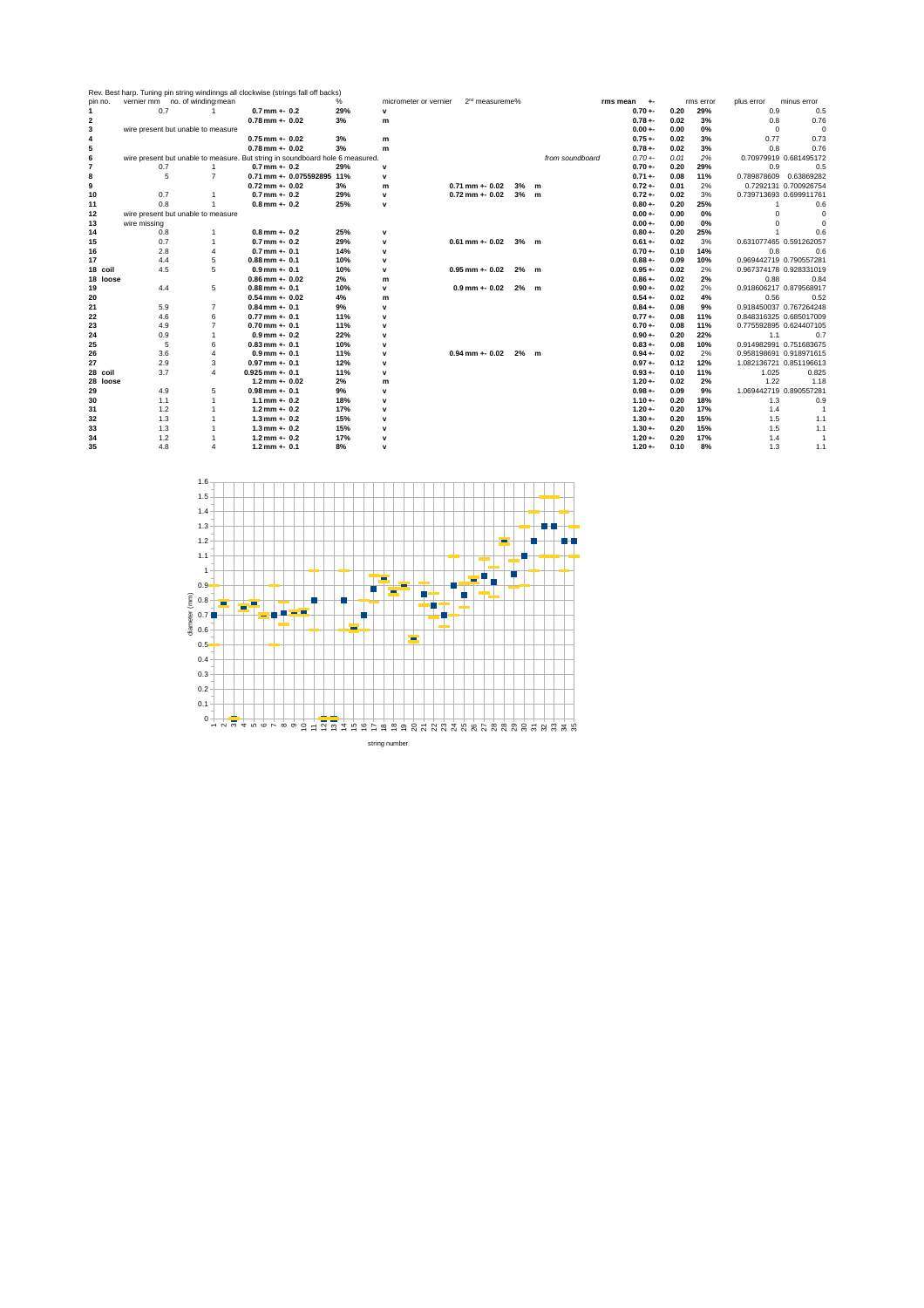|             | soundboard string fragments           |                                                   |                        | Toggle description |                                                  |      |                                                                                |                        |
|-------------|---------------------------------------|---------------------------------------------------|------------------------|--------------------|--------------------------------------------------|------|--------------------------------------------------------------------------------|------------------------|
| string hole | mm                                    | micrometer or vernier 2 <sup>nd</sup> measurement |                        |                    |                                                  |      |                                                                                |                        |
|             | 1 wire present but unable to measure  |                                                   |                        |                    |                                                  |      | string attached to broken winding loops, tight against soundboard interior     |                        |
|             | 2 wire present but unable to measure  |                                                   |                        |                    |                                                  |      | string attached to broken winding loops, tight against soundboard interior     |                        |
|             | 3 wire present but unable to measure  |                                                   |                        |                    |                                                  |      | string attached to broken winding loops, tight against soundboard interior     |                        |
|             | 4                                     |                                                   |                        |                    |                                                  |      |                                                                                |                        |
|             | 5 wire present but unable to measure  |                                                   |                        |                    |                                                  |      | string attached to broken winding loops, tight against soundboard interior     |                        |
|             | $0.68$ mm +- $0.02$ 3% m              |                                                   | $0.71$ mm +- 0.02 3% m | iron screw, a      | $0.70 + -$                                       | 0.01 | 2%                                                                             | 0.70979919 0.681495172 |
|             | $\overline{7}$                        |                                                   |                        |                    |                                                  |      |                                                                                |                        |
|             | 8                                     |                                                   |                        |                    |                                                  |      |                                                                                |                        |
|             | 9                                     |                                                   |                        |                    |                                                  |      |                                                                                |                        |
|             | 10                                    |                                                   |                        |                    |                                                  |      |                                                                                |                        |
|             | 11                                    |                                                   |                        |                    |                                                  |      |                                                                                |                        |
|             | 12                                    |                                                   |                        |                    |                                                  |      |                                                                                |                        |
|             | 13                                    |                                                   |                        |                    |                                                  |      |                                                                                |                        |
|             | 14                                    |                                                   |                        |                    |                                                  |      |                                                                                |                        |
|             | 15                                    |                                                   |                        |                    |                                                  |      |                                                                                |                        |
|             | 16                                    |                                                   |                        |                    |                                                  |      |                                                                                |                        |
|             | 17 wire present but unable to measure |                                                   |                        |                    | wooden toggle, tight against soundboard interior |      |                                                                                |                        |
|             | 18 wire present but unable to measure |                                                   |                        |                    | Iron screw, tight against soundboard interior    |      |                                                                                |                        |
|             | 19 wire present but unable to measure |                                                   |                        |                    | wooden toggle, tight against soundboard interior |      |                                                                                |                        |
|             | 20                                    |                                                   |                        |                    |                                                  |      |                                                                                |                        |
|             | 21                                    |                                                   |                        |                    |                                                  |      |                                                                                |                        |
|             | 22                                    |                                                   |                        |                    |                                                  |      |                                                                                |                        |
|             | 23                                    |                                                   |                        |                    |                                                  |      |                                                                                |                        |
|             | 24                                    |                                                   |                        |                    |                                                  |      |                                                                                |                        |
|             | 25                                    |                                                   |                        |                    |                                                  |      |                                                                                |                        |
|             | 26 wire present but unable to measure |                                                   |                        |                    | wooden toggle, tight against soundboard interior |      |                                                                                |                        |
|             | 27                                    |                                                   |                        |                    |                                                  |      |                                                                                |                        |
|             | 27                                    |                                                   |                        |                    |                                                  |      |                                                                                |                        |
|             | 28                                    |                                                   |                        |                    |                                                  |      |                                                                                |                        |
|             | 29                                    |                                                   |                        |                    |                                                  |      |                                                                                |                        |
|             | 30                                    |                                                   |                        |                    |                                                  |      |                                                                                |                        |
|             | 31 wire present but unable to measure |                                                   |                        |                    |                                                  |      | wooden toggle, a long length of wire from stringhole inside soundbox to toggle |                        |
|             | 32                                    |                                                   |                        |                    |                                                  |      |                                                                                |                        |
|             | 33                                    |                                                   |                        |                    |                                                  |      |                                                                                |                        |
|             | 34                                    |                                                   |                        |                    |                                                  |      |                                                                                |                        |
|             | 35                                    |                                                   |                        |                    |                                                  |      |                                                                                |                        |
|             | 36                                    |                                                   |                        |                    |                                                  |      |                                                                                |                        |
|             |                                       |                                                   |                        |                    |                                                  |      |                                                                                |                        |